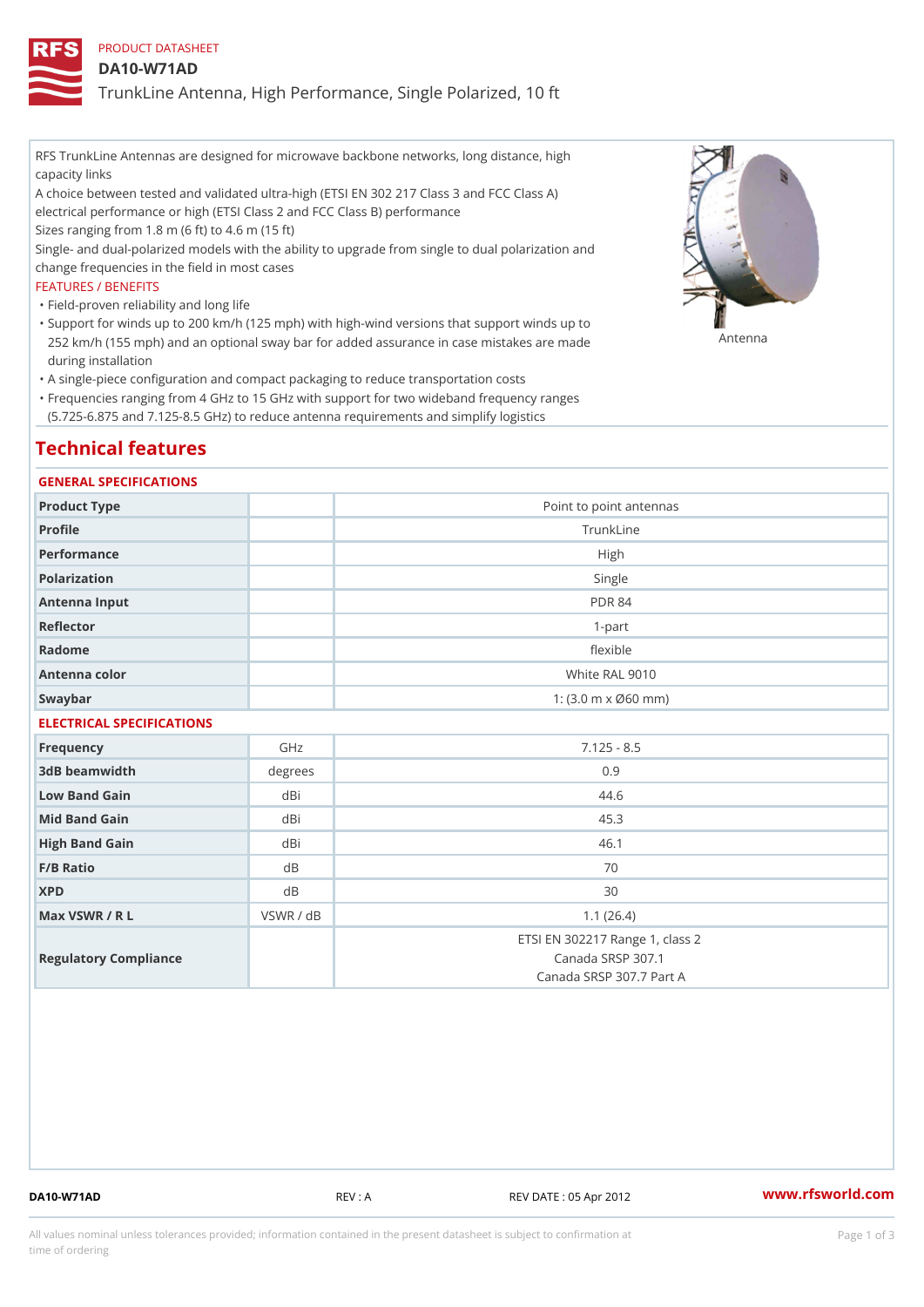## PRODUCT DATASHEET

## DA10-W71AD

TrunkLine Antenna, High Performance, Single Polarized, 10 ft

| MECHANICAL SPECIFICATIONS                                                   |              |                                                                          |  |  |
|-----------------------------------------------------------------------------|--------------|--------------------------------------------------------------------------|--|--|
| Diameter                                                                    | ft $(m)$     | 10(3)                                                                    |  |  |
| Elevation Adjustment                                                        | degrees      | ± 5                                                                      |  |  |
| Azimuth Adjustment                                                          | degrees      | ± 5                                                                      |  |  |
| Polarization Adjustment                                                     | degrees      | ± 5                                                                      |  |  |
| Mounting Pipe Diameter<br>minimum                                           | $mm$ (in)    | 114(4.5)                                                                 |  |  |
| Mounting Pipe Diameter<br>maximum                                           | $mm$ (in)    | 114(4.5)                                                                 |  |  |
| Approximate Weight                                                          | kg (lb)      | 290 (638)                                                                |  |  |
| Survival Windspeed                                                          | $km/h$ (mph) | 200 (125)                                                                |  |  |
| Operational Windspeed                                                       | $km/h$ (mph) | 190 (118)                                                                |  |  |
| <b>STRUCTURE</b>                                                            |              |                                                                          |  |  |
| Radome Material                                                             |              | PVC coated fabric                                                        |  |  |
| FURTHER ACCESSORIES                                                         |              |                                                                          |  |  |
| optional Swaybar                                                            |              | 1: SMA-SK-60-3000A (3.0 m x Ø60 mm)                                      |  |  |
| Further Accessories                                                         |              | SMA-WK-10: Wind Kit<br>SMA-SKO-UNIVERSAL-L : Universal sway bar fixation |  |  |
| <b>MOUNTOUTLINE</b>                                                         |              |                                                                          |  |  |
| m m<br>Dimension_A<br>(in)                                                  |              | 3220(126.8)                                                              |  |  |
| m m<br>$Dimension_B$<br>(in)                                                |              | 1640(64.6)                                                               |  |  |
| m m<br>Dimension_C<br>(in)                                                  |              | 550 (21.7)                                                               |  |  |
| $Dim_D -$<br>m m<br>$114$ m m (4.5 _ ir ) $\sqrt{$ im $\cdot$ $\Rightarrow$ |              | 190(7.5)                                                                 |  |  |
| m m<br><b>Brand Controller</b>                                              |              | 0.701410                                                                 |  |  |

Dimension\_E

Dimension\_F

(in)

m<sub>m</sub> (in)

370 (14.6)

1440 (56.9)

DA10-W71AD REV : A REV DATE : 05 Apr 2012 [www.](https://www.rfsworld.com)rfsworld.com